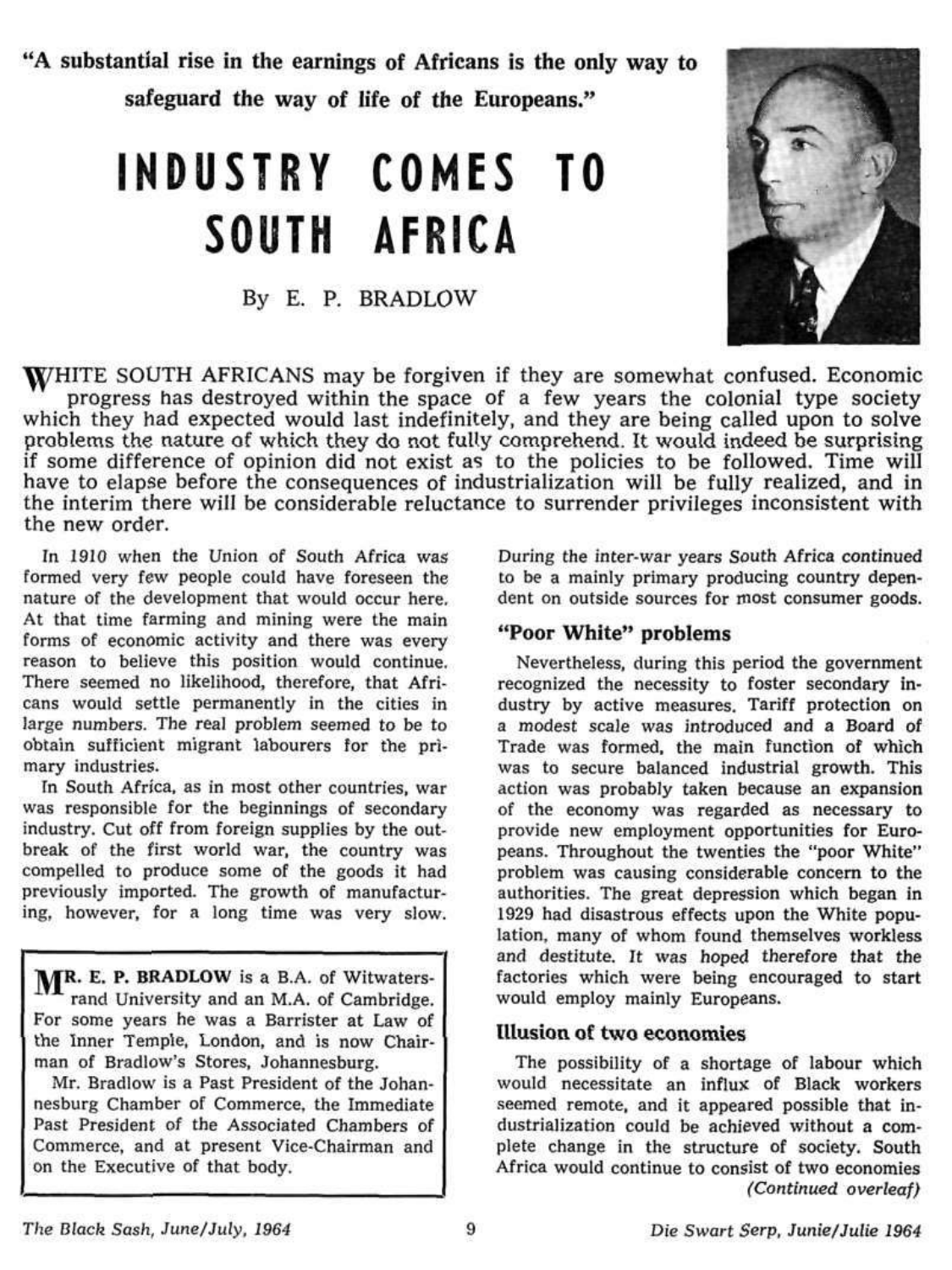#### **INDUSTRY COMES TO SOUTH AFRICA** (Cont.)

— a subsistence economy in the Bantu areas and an exchange economy in the remainder of the country. As a general rule Africans would not be part of the latter. Their services would be required in certain spheres, but it was not contemplated that those who came to work in the European areas would sever their ties with their homelands. When they had earned sufficient cash for their immediate needs it was thought they would be anxious to return to their farms.

But the second world war completely shattered this illusion. The acceleration of industrial development caused by that event transformed the labour situation. The problem of unemployment among Whites disappeared. Instead businessmen and the authorities were hard put to it to find labour for the new factories which were springing up everywhere. To an ever-increasing extent manufacture began to rely on Bantu workers. Owing to a fortunate concomitation of circumstances these were in plentiful supply. At the very time they were needed by industry overpopulation was forcing many of the inhabitants of the Native Reserves to seek new ways of earning a livelihood. As alternative occupations were not available in their own territories they migrated in their thousands to the cities.

#### **Prosperity is indivisible**

In South Africa, as elsewhere, there has been no return to pre-war conditions. By and large since the cessation of hostilities in 1945, economic progress here has been continuous. It is true there have been periods when our growth has been comparatively slow, but they have been of short duration. During almost the whole post-war period full employment has existed for the White population, and the enlargement of our productive capacity has depended in no small measure on the availability of African manpower. The fiction that the Bantu is not a permanent part of the exchange economy can no longer be maintained. The withdrawal of their labour would cause a collapse of most of our industry and spell ruin for the Europeans.

The fears entertained that the economic advance of the Native peoples would undermine the position of White workers have proved groundless. It should be abundantly clear to **all today that in**  South Africa prosperity is indivisible **and that an**  improvement **in the** position **of** one race **group**  always **results in** an **improvement in the position of all the others.** The rise in the number of economically active Africans has widened our





market and made it possible to produce locally many articles we previously had to import from abroad. In consequence opportunities for Europeans have increased and the poor White problem has disappeared.

## **Expansion of secondary industry**

It is generally accepted today that it is necessary to expand the secondary industry sector of our economy in the interests of all the population. What is more, it is clearly recognized that most of the labour that will make this possible will be drawn from the Bantu areas. It is for this reason the Government is attempting to encourage industries to establish themselves **on** the borders of these territories. It apparently believes that if its border area policy is successful we can have our cake and eat it: industrialization can proceed without an increase in the Bantu population in the cities. I do not want to create the impression that I am opposed to attempts to decentralize industry. I am opposed to attempts to decentralize mudstry. factories to the workers instead of the workers ractories to the workers instead of the workers to the factories, especially when those affected are backward individuals who will suffer much hardship if they are forced to move from their homes. Later in my address I shall endeavour to explain the objections to the Government's policy in this regard. At the present moment I merely want to emphasize that it is a recognition of the fact that further industrialization will augment<br>the number of Africans engaged in industry.

**It** is obvious, however, that the authorities have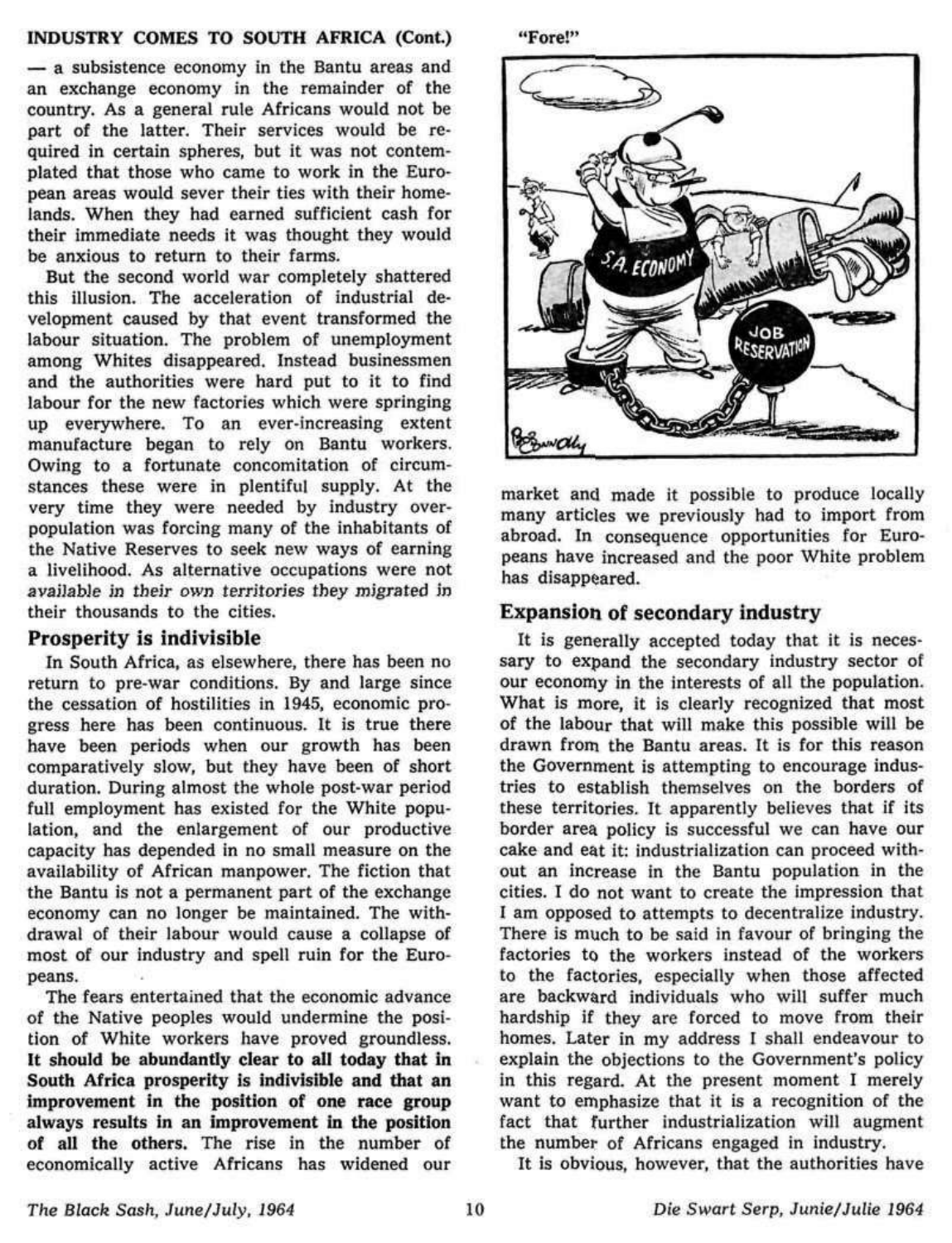decided that despite the risks involved an expansion and a diversification of our economy cannot be avoided. New measures to promote our industrial growth are constantly being introduced. At times it seems as if it is the intention to make South Africa self-sufficient at the earliest possible moment. Certain economists consider that some of the steps taken may adversely affect our future development because they are encouraging the production in South Africa of goods which can be purchased more cheaply abroad. Nevertheless, although there is no unanimity as to the means to be employed to achieve the purpose, there is broad agreement on the necessity to foster local industry.

#### **Ambivalent approach**

It sometimes seems to me, however, as if our attitude in South Africa to industrialization is rather like that of a man who woos a girl and loses his nerve when she is just about to succumb to his blandishments. As soon as our efforts to further it seem to meet with success we draw back in horror, fearful of the consequences. Because of this ambivalent approach, government measures often tend to cancel each other out. At the same time as inducements are offered to entrepreneurs to encourage them to embark on new ventures, laws are promulgated which seek to ventures, laws are promulgated which seek to those which in pre-Industrial Revolution England those which in pre-Industrial Revolution England were designed to ensure a static society, are being introduced here at a time when it is our avowed aim to modernize our economy. Influx control and work reservation are attempts to preserve a social order which is being undermined by our determination to increase our national wealth. It is not always easy, therefore, for outsiders to understand the South African situation. It often appears to them as if we are holding back our own advance.

## **Economic forces not contained by laws**

In actual fact the economic results of the repressive controls are not as serious as many people believe. Economic forces cannot be contained by laws. History records many instances of the failure of legislation to check the effects of technological progress. In England in the sixteenth century, for example, when sheep farming made necessary an increase in the size of farms, there was much concern lest the countryside became depopulated. Parliament, anxious to preserve the smallholders, passed a number of Acts to prevent enclosure. All. however, were ineffective and had eventually to be repealed. New circumstances required new

agricultural methods and the Government was powerless to prevent the changes that were taking place.

Perhaps more important from our point of view is the failure to arrest the course of the Industrial Revolution in Great Britain of the Trade Guilds and the Statute of Artificers. The latter was designed to safeguard the position of skilled craftsmen by compelling anyone wishing to practice any trade to undergo a long apprenticeship. The Guilds reinforced the effect of the statute by confining certain occupations to their members. The invention of power driven machinery, however, made imperative an enlargement of the labour force and the new industrialists found little difficulty in evading restrictions which were anticutty in evacuing restrictions which were egainst the spirit of the age, ways were found of employing people who were not qualified journeymen or members of guilds, and the structure of England's society was altered despite the laws<br>protecting privileges.

In South Africa our growth has continued although legislation appears to be hindering it. The reason is that in practice ideological considerations have been subordinated to economic necessities. Prohibitions have not been enforced in such a manner as to interfere with the needs of industry. When a work reservation order is made there are many exemptions from its provisions. Reclassification of jobs constantly creates new opportunities for Africans. Even influx control is operated in such a way as to ensure there is no real labour scarcity. The transformation of backrear labour startity. The transformation of backward agricultural workers into ractory operatives has therefore gone on apace, and the African population of our cities has continued to increase.

## **A potential source of unrest**

Can it then be argued that the restrictive measures are unimportant and should be ignored? I think this inference would not be warranted from what I have said. Their social consequences are profound as they cause a sense of frustration in those they affect. Non-Europeans become disheartened about the future because they fear they are going to be excluded from the benefits of progress. Moreover the enforcement of regulations which make it illegal for people to live in certain areas or work in certain occupations causes racial friction. It becomes necessary to grant arbitrary priction, it becomes necessary to grant arbitrary powers to officials to control the lives of people. Who can doubt that there are occasions when those powers are wrongly exercised? In addition, acts which have no criminal intent render people *(Continued overleaf)*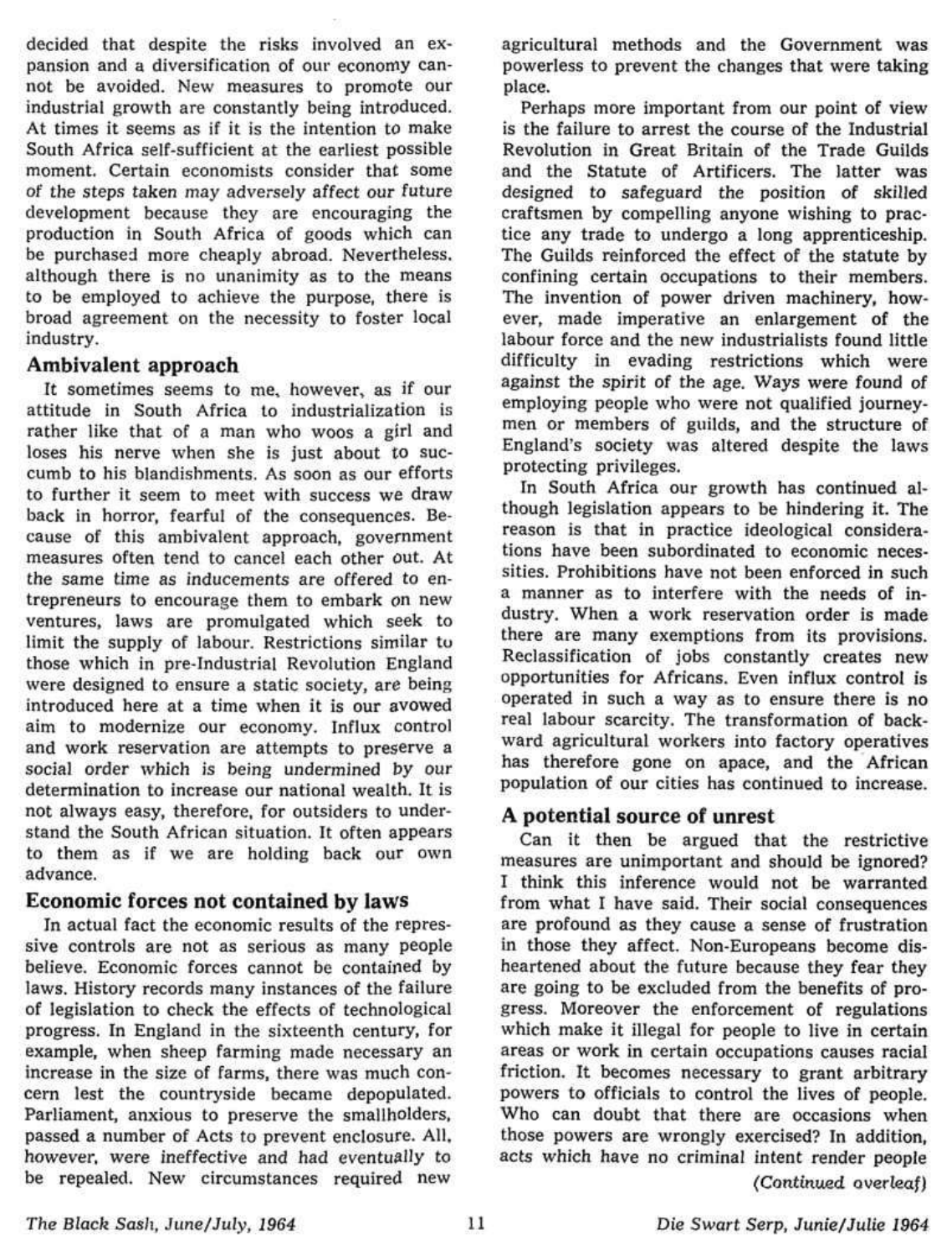#### **INDUSTRY COMES TO SOUTH AFRICA (Cont.)**

liable to prosecution. Peaceful citizens, therefore, come to regard authority with hostility.

**What we must realize is that if** security is **denied to** those **who** man our factories **it will be difficult to create the impression that ours is a stable economy. A proletariat whose future is obscure will always be a potential source of unrest. In the long term, of course, political factors will**  affect **our** rate of expansion. We can **only** develop **into a rich country** if **the** mass of **the population** are made **to feel that they are going to share in the wealth which is being created.** 

#### **Border industry policy**

The border area policy of the Government is, in my opinion, an admission by it that negative measures are failing to achieve their purpose and will eventually have to be repealed. The objectives of the policy are far from clear. It is, however, a positive step to slow down the migration of Africans to the towns by providing them with work near their homes. If the Government had attempted to encourage the establishment of industries in the Bantu areas by White entrepreneurs, its action would have enjoyed universal support. From all points of view the development of those backward territories is highly desirable. In the first place, as I have already indicated, it would mst plate, as I have alleady multated, it would we much in the merest of Afficans, many of whom would be saved the inconveniences inseparable from a change of environment. But more important, by slowing down the flow of Africans to the cities it would enable influx control and the pass laws to be jettisoned.

The policy of limiting development to the border areas, however, seems to indicate that an attempt is going to be made to preserve the system under which European industrialists in the White areas operate their undertakings with cheap Black labour. It is apparently hoped that the siting of factories near the Bantu homelands will enable : ndustrialization to continue without the Africans becoming detribalized. This attempt to modernize our economy, and at the same time preserve an archaic institution, is doomed to failure. In the course of time all the citizens of South Africa will be drawn into the Western type of society we are creating here. South Africa cannot continue to exist half modern, half backward, because there to exist han modern, han backward, because men it wil

Whilst there is general agreement that efforts should be made to disperse economic activity more evenly throughout the country, I do not think any-



body should be under the illusion that this would entirely halt the flow of Black workers to the socalled European areas. It would be unrealistic to believe that all future development will take place in or near the Bantu territories. For a variety of reasons many manufacturers will desire to site their factories in existing towns. Furthermore, the situation of our natural resources determines to no small extent the location of new industrial plants.

## **Sheltered position of Whites**

Struggle as we may we will not escape ultimately from having to answer the fundamental question as to whether the White man's interests are better served by protective devices or by industrial expansion. I do not doubt what the answer will be once the nature of the problem comes to be understood properly. Halting our expansion will imperil the economic and political security of the European. Opposition to the employment on an ever-increasing scale of Africans in industry will therefore be more apparent than real.

Nevertheless, the reluctance of the Whites to abandon their sheltered position will have profound consequences for the country. Because of it the period during which a sizeable proportion of the population remains poverty-stricken will be unnecessarily prolonged. The repressive laws will perhaps prove less harmful in the long term than will our failure to take positive action to provide the Africans with new skills.

In the past a scarcity of capital and foreign exchange slowed down our progress. For both of